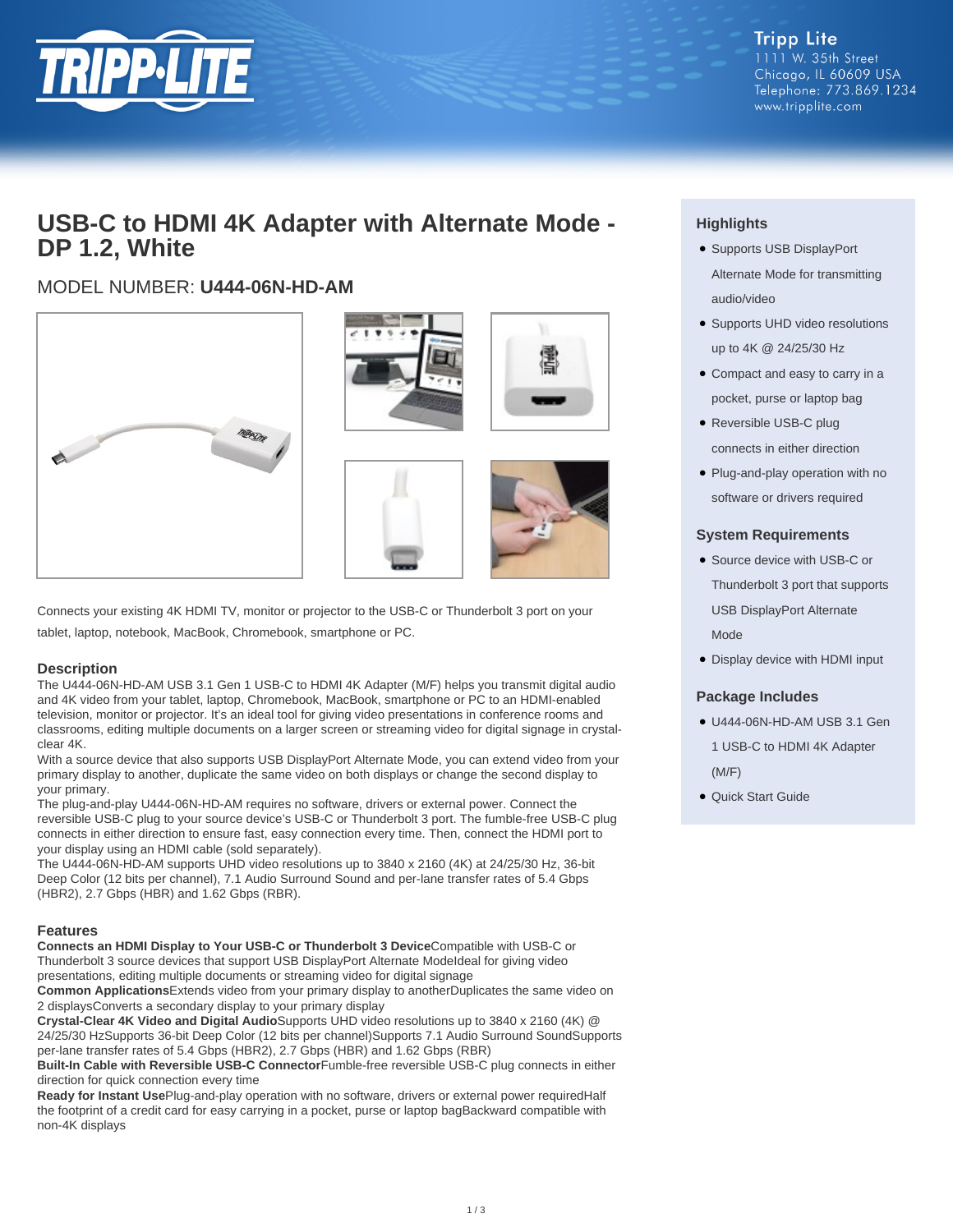

# **Specifications**

| <b>OVERVIEW</b>                             |                                     |  |
|---------------------------------------------|-------------------------------------|--|
| <b>UPC Code</b>                             | 037332189325                        |  |
| Technology                                  | USB 3.1 (Gen 1); HDMI; USB          |  |
| <b>VIDEO</b>                                |                                     |  |
| Max Supported Video Resolution              | HDMI: 3840 X 2160 (4K) @ 24/25/30HZ |  |
| <b>INPUT</b>                                |                                     |  |
| <b>Bus Powered</b>                          | Yes                                 |  |
| Product Length (in.)                        | 6                                   |  |
| Product Length (cm.)                        | 15.24                               |  |
| Product Length (ft.)                        | 0.5                                 |  |
| Product Length (m.)                         | 0.15                                |  |
| <b>BATTERY</b>                              |                                     |  |
| Battery Charging (5V/1.5A Port)             | No                                  |  |
| <b>POWER</b>                                |                                     |  |
| USB Power Delivery (PD) Charging<br>Support | <b>No</b>                           |  |
| <b>PHYSICAL</b>                             |                                     |  |
| Color                                       | White                               |  |
| Cable Jacket Rating                         | $VW-1$                              |  |
| Material of Construction                    | PVC, ABS                            |  |
| Shipping Dimensions (hwd / cm)              | 11.94 x 10.16 x 2.03                |  |
| Shipping Dimensions (hwd / in.)             | 4.70 x 4.00 x 0.80                  |  |
| Shipping Weight (kg)                        | 0.05                                |  |
| Shipping Weight (lbs.)                      | 0.10                                |  |
| Unit Dimensions (hwd / cm)                  | $0.67 \times 1.25 \times 3.5$       |  |
| Unit Dimensions (hwd / in.)                 | $0.26 \times 0.49 \times 1.38$      |  |
| Unit Packaging Type                         | Box                                 |  |
| Unit Weight (kg)                            | 0.02                                |  |
| Unit Weight (lbs.)                          | 0.05                                |  |
| <b>ENVIRONMENTAL</b>                        |                                     |  |